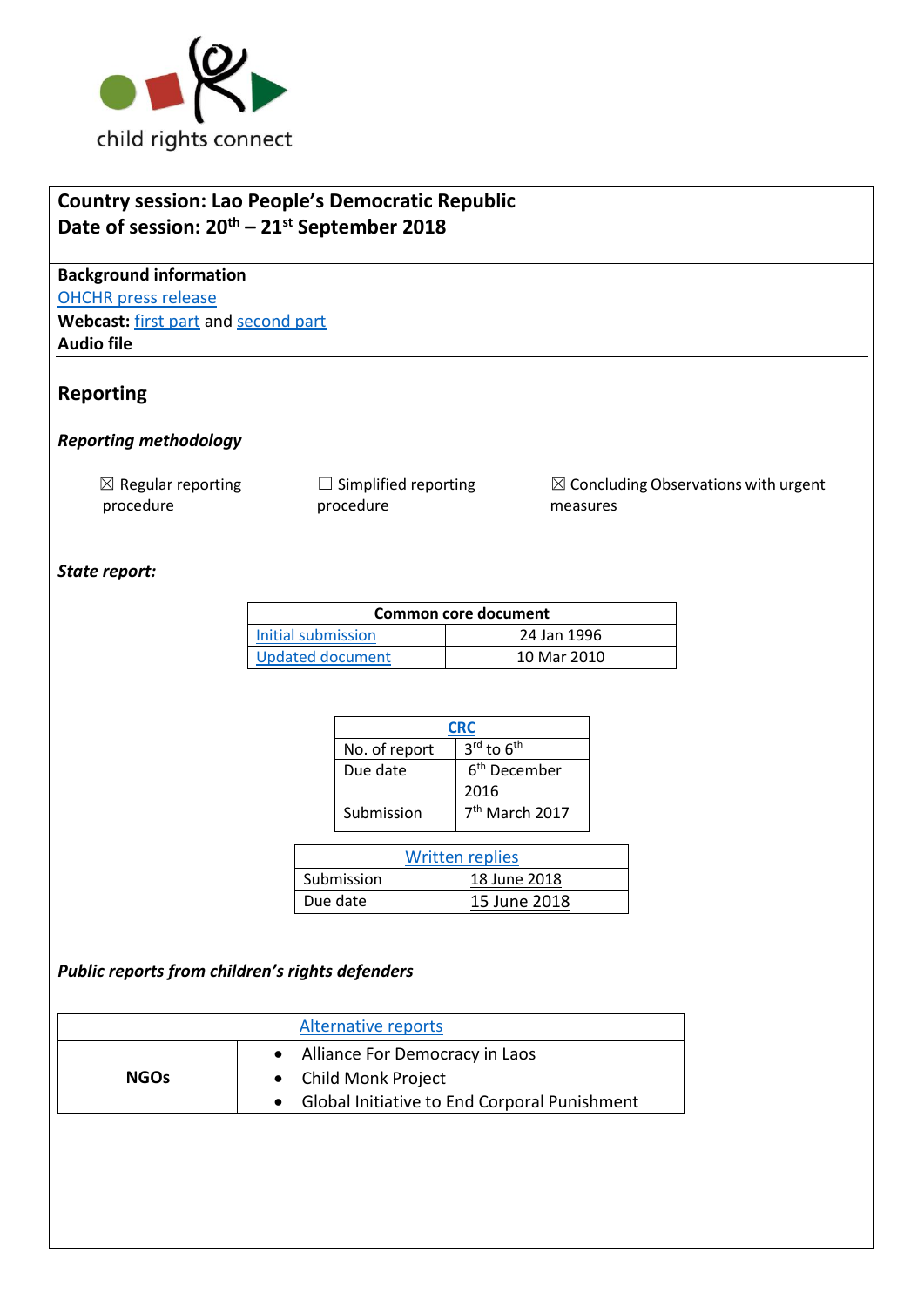

## **State delegation**

The delegation was large and composed by a mix of high and technical level staff. The delegation was headed by Alounkeo Kittikhoun, Minister to the Prime Minister's Office and supported by included representatives of the National Commission for the Advancement of Women, Mothers-Children; Ministry of Justice, Ministry of Public Security, Ministry of Foreign Affairs, Ministry of Defence, Lao Women's Union, and members of the Permanent Mission of Lao People's Democratic Republic to the United Nations Office at Geneva.

# **Committee's Task Force members**

| Name & Last Name                     | Country         |
|--------------------------------------|-----------------|
| <b>Velina Todorova (Coordinator)</b> | <b>Bulgaria</b> |
| <b>Benyam Dawit Mezmut</b>           | <b>Ethiopia</b> |

### **Dialogue description**

### i. Character of the dialogue

The atmosphere of the dialogue was honest, constructive and interactive with in depth and technical and political discussions. The delegation was open to receive recommendations.

#### ii. General assessment made by the Committee

The inclusion of the Sustainable Development Goals on National plan strategy was seen by the Committee as a proof of willingness to progress. The participative approach including children in the preparation of the report, was also very well received. However, the Committee was concerned over Lao's structural problem: an unequal distribution of income; unequal access to health, basic needs, education and unequal participation in decisionmaking of children from ethnic communities living in remote area. The Committee expressed also concern of the high number of children victims of violence, neglect, sex trafficking and child pornography. Finally, it concluded by stressing the need to address the problem of violence against children, the situation of residential care and to implement the rights of children with disabilities.

#### iii. Main issues discussed:

- **General Measures of Implementation**: The Committee asked whether the reservation on the article 5 of the OPSC was still valid and if the delegation had plans to ratify the OPIC. It also raised the question of an independent National Human Rights Institution, following the Paris Principle. On the reservation the delegation replied that it had been entered due to extradition, which was linked to (sensitive) diplomatic relations with countries. With regard to NHRI, the government had already established numerous commissions to monitor the implementation of human rights.
- **Definition of the child**: More than one third of women were married before the legally age of 18. The Committee expressed concern about the exception of marrying before the legal age and asked what the criteria were, who could decide, whether the best interest of the child was taken into account and which measures were taken to tackle early marriages. The delegation replied that there was no exception to the legal age for marriage; marriages under 18 were punishable and invalid.
- **Principle of non-discrimination:** The Committee questioned the delegation how far the non-discrimination principle was ensured in the country regarding the different ethnic group and how the authorities guaranteed that children from all ethnic groups had access to basic services. Moreover, the lack of funding for the strategy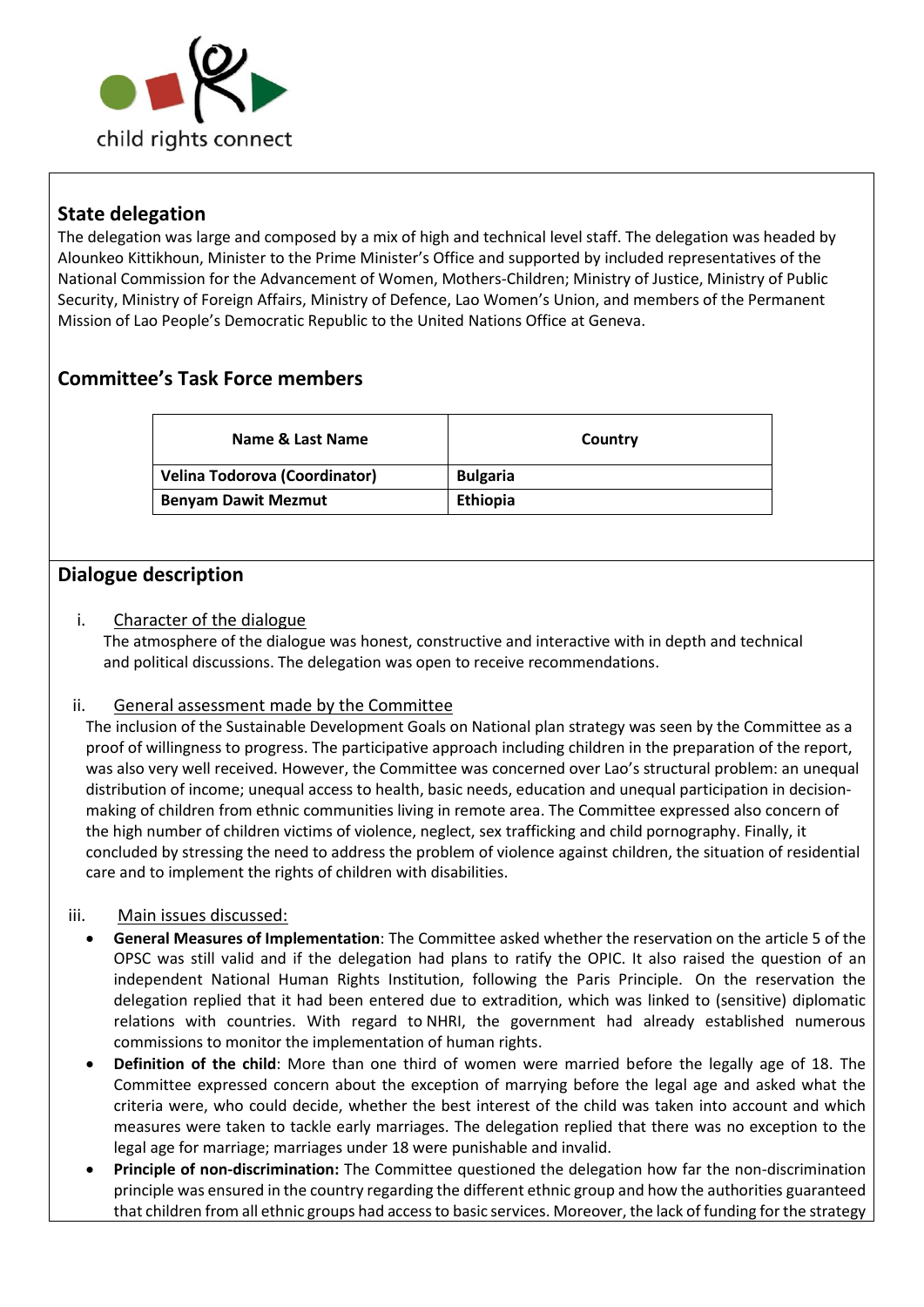

on non-discrimination and equality was also raised. The delegation replied that discrimination is punishable under the penal law and a law for gender equality was drafted.

- **Right to life, survival and development and Best interest of the child**: The Committee was alarmed by the large number of injured and death due to unexploited bomb and road accident and recommended to government to take more systematic measures to overcome these problems. The delegation replied by saying that a national action plan to combat road accidents had been adopted and awareness campaigns on road safety were being undertaken, especially in schools. With regard to ordnances, the delegation explained that there was a national institution putted in place and an awareness campaign in contaminated area was launched.
- **Right to be heard**: The Committee recognized that the government made efforts to implement this principle. However, it asked how the government ensured that children from different ethnic group have the same access and chance to participate in all the decision affecting their lives. Here the delegation highlighted again the participation of children in the CRC reporting cycle and that the government planned to launch child-lead projects thank to a fund from Australia.
- **Civil rights and freedoms**: The Committee welcomed the State's commitment to raise at 70% the birth registration rate by 2024 but it asked what was the actual situation and what were the measures taken to register children in rural areas. Moreover, it requested to remove nominal fees. The delegation replied that registration was free and a law was introduced for more efficient procedure in district offices. On freedom of expression the Committee questioned to what extent the constitutional provision affects the freedoms of children. The delegation replied that the provision was compliant with the ICCPR and allowed to ensure the quality of information and national security.
- **Corporal punishment and sexual violence against children:** The Committee asked whether the definition of corporal punishment under the Penal code prohibited all type of corporal punishment. According the delegation the definition also included the lightest forms of corporal punishment. Based on the national survey on violence against children, the Committee questioned about the progress in implementing initiatives to combat sexual violence against children, the number of social workers and the budget allocated to overcome this issue. Furthermore, the Committee asked the sexual abuse of children among Buddhist monk. The delegation replied that authorities monitored the conditions in temples and reacted if anything illegal happened. Emergency hotlines were open to anyone to report abuses, including monks.
- **Children without parental care**: The Committee was concern over the increase of children in residential care and asked about measures to address this issue and about mechanism monitoring the situation of children living under alternative care and in monasteries. Moreover, it asked about the progress of the law on adoption and on surrogacy.
- **Health and environmental health**: The Committee was concern over the high rate of infant mortality especially in rural areas and asked whether the budget for health was increased. The issues of air and water pollution as well as the access to clean water sanitation in remote areas were also raised. The delegation said that there were also programmes addressing these issues; however, poor water and sanitation quality and maternal and infant mortality were linked with geography and climate and the change of dry and wet seasons.
- **Children with disabilities:** The Committee recommended the ratification of the CRPD and setting up a national body for children with disabilities. The effectiveness of the national plan for inclusive education and, thus, the low rate of children with disabilities enrolled in school was a matter of concern for the Committee. Moreover, the Committee asked which support received the families and what happened to children that could not be cared for their families.
- **OPSC:** The Committee expressed concern over the high number of children victim of trafficking and exploitation and the issues of sell of children for marriage to China as well children forced into prostitution and sex tourism were raised. Moreover, the Committee commended a plan of implementation of the OPSC and to implement the cooperation with Interpol to tackle the child pornography. It also asked if there were a code of conduct for the tourism sector to fight the sexual exploitation. The delegation replied that the government cooperated with neighborhood countries to tackle human trafficking and made awareness raising on trafficking. Moreover, the delegation highlighted that the Tourism Act clearly prohibited hotels from offering prostitution activities.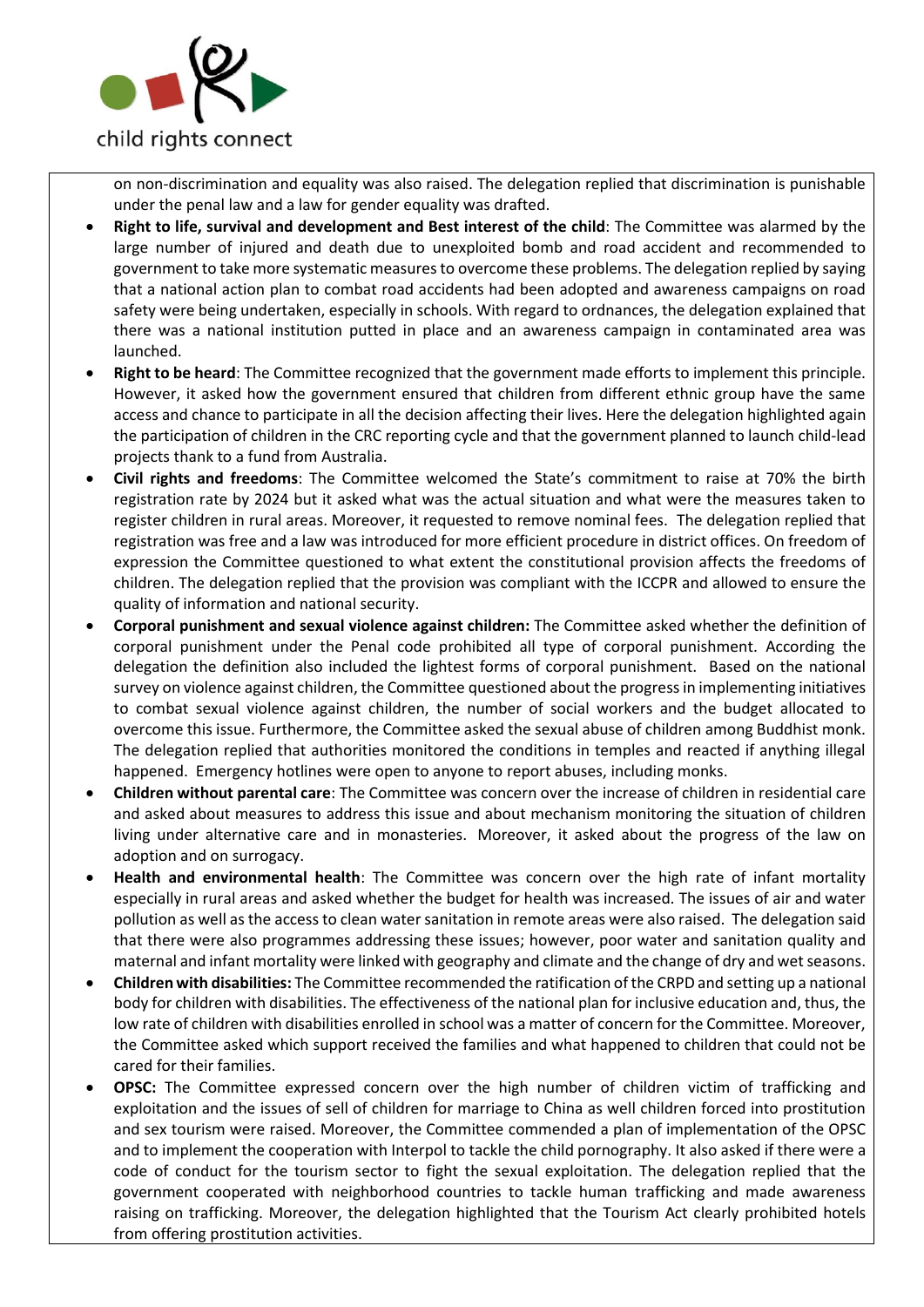

# **Recommendations of the Committee**

In its [Concluding Observations,](http://tbinternet.ohchr.org/_layouts/treatybodyexternal/Download.aspx?symbolno=CRC%2fC%2fLSO%2fCO%2f2&Lang=en) the Committee drew attention to the need of urgent measures concerning the **following six areas**:

- **Right to life, survival and development**: the Committee urges the State party to step up its efforts to demine former conflict areas, including through international cooperation, and increase its assistance to and rehabilitation services for child victims of unexploded ordnances, including risk education programmes; to continue to address the development gap and intensify its efforts to combat child malnutrition and multidrug resistant malaria. It recommends strengthening its efforts to educate children on road safety risk factors and on adequate behaviour in traffic to prevent accidents. Moreover, it urges to strengthen and enforce regulations related to road safety.
- **Birth registration:** the Committee strongly urges the State party to further raise awareness on the importance of birth registration and simplify the procedure, including by continuing to establish mobile registration structures. Furthermore, it recommends to eliminate hidden fees and costs associated with registration that negatively affect birth registration rates and urges also to allocate adequate human and financial resources, in particular to the Ministry of Home Affairs, with a view to further accelerate the birth registration of children and issuance of birth certificates.
- **Children deprived of a family environment**: the Committee recommends that the State party speed up the adoption of the guidelines on children left without parental care and urges the State party to ensure that residential care is used as a measure of last resort. Moreover, it recommends to ensure systematic periodic review of the quality of care and regular training of relevant professionals, including on children's rights, while taking into account the Guidelines for the Alternative Care of Children is another recommendation made by the Committee. It also urges to State party to ensure that the child's right to be heard is guaranteed during the placement in alternative care process, that he/she is able to maintain contact with his/her family, and establish a monitoring mechanism and periodic review of the decision to place a child in alternative care. The same rights should apply to children in "pagodas".
- **Children with disabilities:** The Committee urges the State party to allocate financial and human resources to implement the National Plan of Action on Persons with Disabilities; to provide regular cash benefits to children with disabilities as a basic social protection and organize the collection of data on children with disabilities, in order to put in place appropriate policies and programmes for children, especially targeting children with psycho-social and intellectual disabilities, including those from minority ethnic groups and rural areas. It also recommends to strengthen coordination and referral mechanisms and improve the quality of services available to children with disabilities and their families, including early identification and intervention programmes, especially targeting children from minority ethnic groups, rural areas and living in poverty; to set up comprehensive measures to develop inclusive education and ensure that inclusive education is given priority over the placement of children in specialized institutions and classes. Increase resources in mainstream schools and develop an efficient system for identifying the individual support needs of children with disabilities. Moreover, it recommends to State party to train specialized teachers and professionals and assign them to integrated classes providing individual support; to undertake awareness-raising campaigns aimed at government officials, the public and families to combat the stigmatization of and prejudice against children with disabilities and promote a positive image of such children**.**
- **Health and health care services**: The Committee urges the State party to address the regional disparities in terms of health care by increasing health sector funding and increasing access, including through improving the road infrastructure, towel-equipped and adequately stocked facilities; to increase the number of health care professionals, improve their access to quality training and develop programmes in local languages for different ethnic groups. Moreover, it commends to implement existing programmes aimed at reducing child mortality and morbidity rates, including by adopting quality standards for maternal and new-born care; to take into account the technical guidance from OHCHR on the application of a human rights-based approach to the implementation of policies and programmes to reduce and eliminate preventable mortality and morbidity of children under 5 years. Finally, recommends continuing to seek financial and technical assistance regarding child health from, among others UNICEF and WHO.